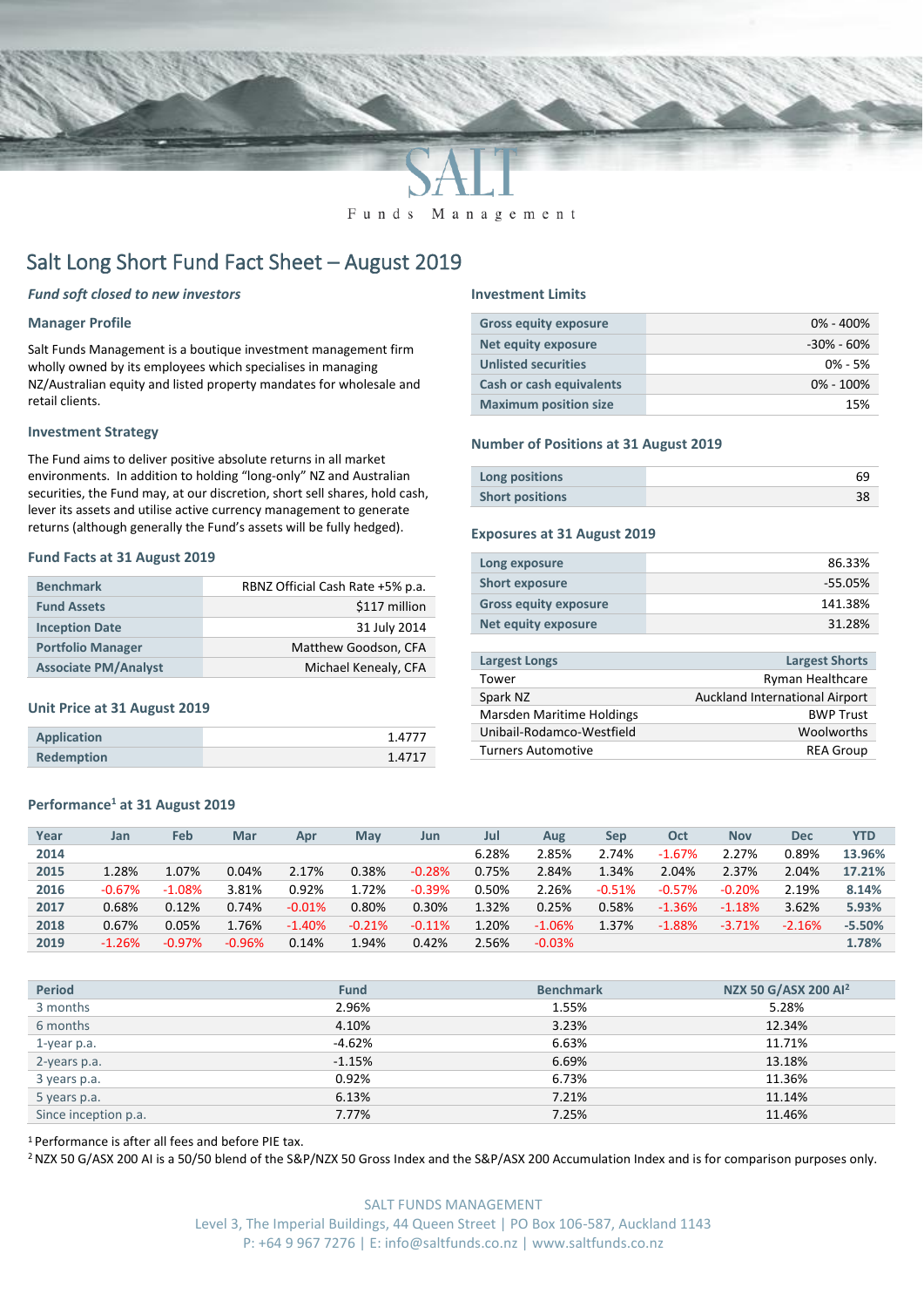Funds Management

## Salt Long Short Fund Fact Sheet August 2019 Page 2 of 5

### **Country Allocation at 31 August 2019 (Gross Equity Exposure) August 2019 Individual Stock Contribution**





#### **Fund Commentary**

#### Dear Fellow Investor,

In the face of volatile and weak equity markets, the Fund ended with a flat outcome for the month of August, with a return of - 0.03% after all fees and expenses. Since inception, the Fund has returned +47.2% after all fees and expenses.

While relatively pleasing in the context of equity market returns of -2.4% for Australia and -0.93% for NZ, we had been far better placed mid-month when we were up in the region of +1-1.5% while markets were down 3-4%. A furious and largely inexplicable rally by long-only equities on the last day of the month stole some of our relative thunder. Importantly, the performance of the Fund through a highly volatile month shows that our mission of providing equity-like returns with a degree of downside protection and far lower volatility than equities is once again succeeding.

The Fund ended the month with a net position of +31.3%, which is very much middle of the road in terms of our history. Given our style of our longs being significantly cheaper than our shorts, our experience has been that somewhere around the low 30% region is market neutral.

During the month, our net position varied unusually widely from 22.2% to 40.1%, with this aggressive manoeuvring in response to the opportunities thrown up by volatility offsetting somewhat patchy stock selection outcomes during the month. Critically, our net length has been greatest in yield sensitive securities, while our net shorts are largest in a diversified grouping of glamour growth stocks which trade on absurd multiples that resemble some of the great bubbles of the past.

The year-ahead forward PE for the "core" NZ market charged ever higher in the month, rising from a mere 31.9x to set a new record of 33.3x due to earnings downgrades in the aftermath of result season overwhelming the pullback in share prices. The median PE for the "core" market (which excludes property and investment companies) is a rather more palatable 18.9x and this is even more attractive when one considers that forecast growth for the average stock is -2% but it is still +5% for the median stock. Passive funds and ETF's have wrought havoc on fundamental valuation factors, with "size" being the only factor that is working for now. We are seizing the fleeting moments when a large cap is attractive but we are unsurprisingly finding far more opportunities in mid cap land.

#### **S&P/NZX 50 - PE Valuation**



We examined this stark divergence by size last month and it is worth reiterating how the 10 largest stocks in the S&P/NZX50 Index have risen by a simple average of around 26% over the last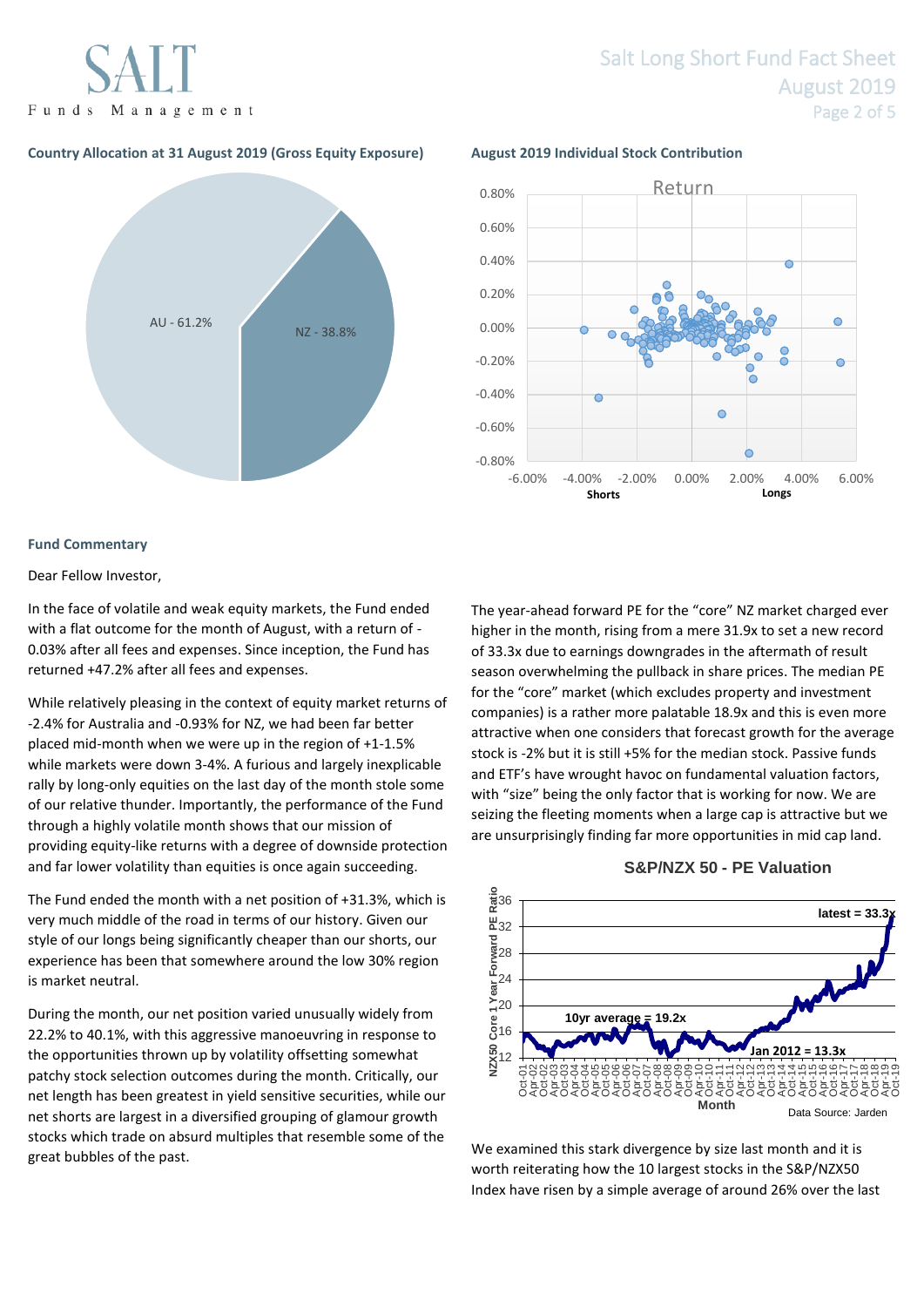# Funds Management

year, the second 10 by around 16%, while everything else has fallen on average. Under the hood, there has been a stealth bear market which has been disguised by a torrential inflow of priceinsensitive passive money. One glorious day, when there is a sharp left-field shock, our largest cap stocks will be both the most expensive and the riskiest as the tide inevitably goes back out. Our market has become a playground for passive funds, with this disappointingly being led by the NZX itself, which then promptly wonders why it struggles to attract new listings.

The earnings season saw a plethora of year-ahead earnings downgrades to the point that NZ market forecasts are now 12.5% below the peak reached back in April 2018. Normally this would spark a sharp sell-off but the saving grace was the furious rally in NZ 10 year bond yields from 1.47% to 1.07% in August alone. Relative valuations of long duration assets such as equities become extremely sensitive to very small bond yield moves at such low levels as "convexity" becomes ever greater.

A move in bond yields from 1.1% to 1.0% matters far more than a move from 5.1% to 5.0%. However, even modelling this non-linear impact, NZ equities are still very expensive on a PE of 33.3x, which is an earnings yield of just 3.0%. The median stock's PE of 18.9x translates to an earnings yield of 5.3%, which is a far more palatable spread for taking equity risk compared to risk free bonds.

A classic example of the impact of convexity came with the issuance of E5.8bn of 100 year Austrian bonds at a yield of 2.1% in September 2017. These now trade at a yield of 0.61% which equates to over 200 cents in the dollar. This means you are guaranteed to lose more than half of your principal by the time you eventually get it back in 2117. Aside from the likelihood of being dead, Austria has also had one or two wee events in the last century – losing World War 1, the break-up of the Austro-Hungarian empire, Anschluss with Germany, losing World War 2 and being split into 4 zones following WW2. They have defaulted 7 times since 1800. I'm sure the next 98 years will be just fine and that 0.61% will both compensate for inflation and be a fair price for any risks along the way. Ironically, as a reminder of what can go wrong, Argentina's 100 year bond lost another 37% of its value during the month.

Deutsche Bank research early in the month highlighted that 43% of the global ex-US investment grade bond index now trades on negative yields. Mid-month, the Danish Jyske Bank offered a 10 year fixed rate mortgage at -0.5%. All German bond yields are now negative, but mind-bendingly, their yield curve is inverted.

Phrased another way, the gods (aka central bankers) have gone crazy and driven a bond market bubble that will be looked back upon in wonderment in a few years' time. Their zeal to achieve 2% CPI inflation would make the flat-earth society proud. There are huge questions as to whether 2% is the right inflation target, whether there have been structural changes which make a lower target more desirable and whether the expectations-based models of inflation relied upon by central banks even works at very low levels of inflation. As Harvard economist, Jeff Frankel put it,

# Salt Long Short Fund Fact Sheet August 2019 Page 3 of 5

"*perhaps it is time for the Fed and other central banks rather than doubling down on their oft-missed 2 per cent inflation target, to quietly stop pursuing it."*

We wrote a detailed article in the NZ Herald on these issues, with the link being here:

[https://www.saltfunds.co.nz/news/2019/8/15/whats-the](https://www.saltfunds.co.nz/news/2019/8/15/whats-the-emergency-)[emergency-](https://www.saltfunds.co.nz/news/2019/8/15/whats-the-emergency-) . Academic research is beginning to ask these questions but we suspect it will take a long time to filter through to central banks and there is not the slightest sign that they harbour doubts as to whether their repeated courses of leeches are helping the patient or not.

Meanwhile, the party is raging like there is no tomorrow and it would be folly as an investor to stand against it. Accordingly, while we are short some of the most egregiously overpriced situations, the Fund is heavily net long yield sensitive segments such as property, utilities and telcos. We would like to win a medal by fighting against prevailing market forces but not posthumously.



While financial assets are on fire, the party is definitively not raging in the real economy. Business confidence and activity readings across most of the world are weak and NZ is no exception. Ultralow and negative interest rates are feeding through only to financial markets. A tweet storm by eminent economist, Larry Summers argued that there are a host of reasons for interest rates being of little help to aggregate demand and that monetary policy is becoming increasingly ineffective. His view is that, "…*central bankers' ingenuity in loosening monetary policy is exactly what is not needed. What is needed are admissions of impotence to spur efforts by govts to promote demand through fiscal policies.*"

This is a crucial point in our view. When this policy paradigm shift eventually arrives, it will be critical as an investor to recognise it quickly and make a major move from "safe" yielders and go-go growth names into utterly friendless value stocks. It might be quite some wait. Despite huge academic support for its long-term outperformance, "value" has been simply dreadful as a factor in the aftermath of the GFC – in fact, it looks as bad today as it did just prior to the March 2000 Nasdaq meltdown.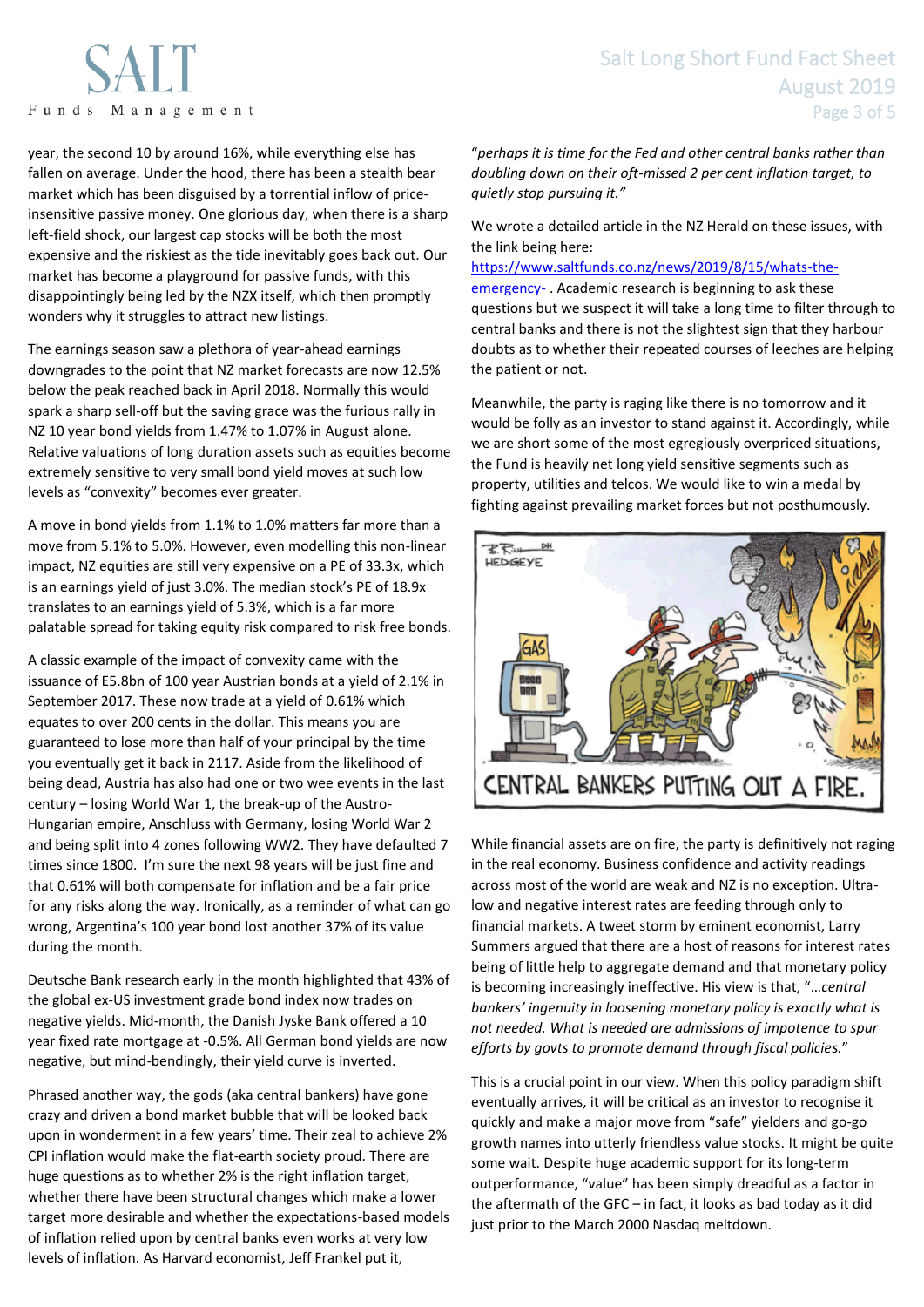# Funds Management

## Salt Long Short Fund Fact Sheet August 2019 Page 4 of 5

**MSCI World Value vs. Growth** 



The chart above from Goldman Sachs shows just how dire the situation has been. We are more attracted than most to cheap valuation multiples but we have been very conscious for some time of trying to avoid value traps in terms of both individual names and sectors. There will be a time for such companies but it is not here yet.

Historically, cheap operationally and financially leveraged companies have tended to outperform coming out of recessions but business confidence surveys and inverted yield curves suggest we are still on the way down. According to CLSA, there have been five occasions when the US 10yr-2yr yield spread has inverted and a recession has followed each time thereafter within 10-18 months. There has also been a sharp spike in "recession" as a google search term.

Returning to the performance of the Fund during the month, the return of +0.12% (pre fees and tax) was comprised of -0.94% from the long side and +1.06% from the short side. This is what one would expect in the face of weak markets although we didn't manage to particularly outperform from either side. Our "winners to losers" ratio was a very strong 59% but there was a strong skew to our two largest losers being of much greater magnitude than our winners as we stood on a couple of land-mines from the longside. We only lost a limb or two and they will grow back.

The biggest problem was a former large winner in Monash IVF (MVF, -32%) where we had dramatically cut out our former large position following very strong gains but then had rebuilt it prematurely into moderate weakness. We expected a strong result and it wasn't too far from the mark, with some pluses and minuses from their various geographies. What hurt was a completely leftfield loss of 5 fertility specialists, which without mitigating actions, would see NPAT hit by about 10%. The 30%+ share price hit points to wider fears about the economic model but these specialists were off contract and were unique in only having MVF supply some services to them. Almost all of MVF's remaining specialists are on contract and MVF has successfully hired a number of specialists elsewhere in Australia over the year. With compliance and technical costs only increasing, we believe large groups such as MVF do have a moat relative to smaller players. It will be in the

dog-box for some time but MVF has structural growth tailwinds, is a strong free cashflow generator and is on a consensus PE of 11.7x Jun20 and 10.3x Jun21 earnings.

Our second hit came from the medium sized long in the outdoor advertiser, Oh! Media (OML, -31%) which delivered a surprising earnings warning prior to its result on the basis of very weak Q3 bookings. Along with almost all analysts, we had mistakenly thought that OML was through the riskiest part of their advertising cycle as they managed to deal with the election impact in Q2 when companies pulled back on branding expenditure.

OML most unhelpfully blamed general market conditions which promptly weighed on our somewhat larger holding in QMS Media (QMS, -13%). This remained under pressure despite delivering a rock-solid result from both its outdoor and sports media businesses and a confident reiteration of guidance. In piecing together what really happened in the outdoor space, we think it is a mix of lead times being shorter in a digital world with Q3 already being less bad than feared, market weakness, QMS picking up share from OML post-merger (although we expect a three player market to be rational in time) and OML being particularly exposed to the weakest segments such as auto and banks.

A final laggard of note was our recently established long in Next DC (NXT, -13%) which is heavily shorted and whose result and new sales were just a touch disappointing. NXT has been a poor performer since early 2018 but the data centre market is witnessing massive structural demand growth and we believe they will get their share, albeit in a somewhat lumpy manner. The jury is out on their higher cost S2 building programme in Sydney but they are just one hyper-scale contract away from a major shortcovering panic. The market does not fully trust that they have an accurate line of sight on the demand that they are currently building for. Data centre assets have massive operating leverage and become akin to a toll road once they fill up. We have been here before in this name prior to exiting near the highs 18 months ago and are hoping for a repeat.

The strongest tailwind for the Fund came from our large long in Spark (SPK, +11%) which we aggressively purchased across all our funds on temporary weakness in April and May. There had been some concern raised by a couple of broking analyst outliers that SPK may cut its dividend slightly but this was definitively refuted as they delivered an in-line result. While we cannot say with hand on heart that SPK is cheap in absolute terms, such quibbles have long since ceased to matter in the NZ market and it is very "cheap" versus other large caps in relative yield terms. Its gross dividend yield at end-August was 7.4% versus 4-5% for the listed property trusts and 3-5% for the gentailers.